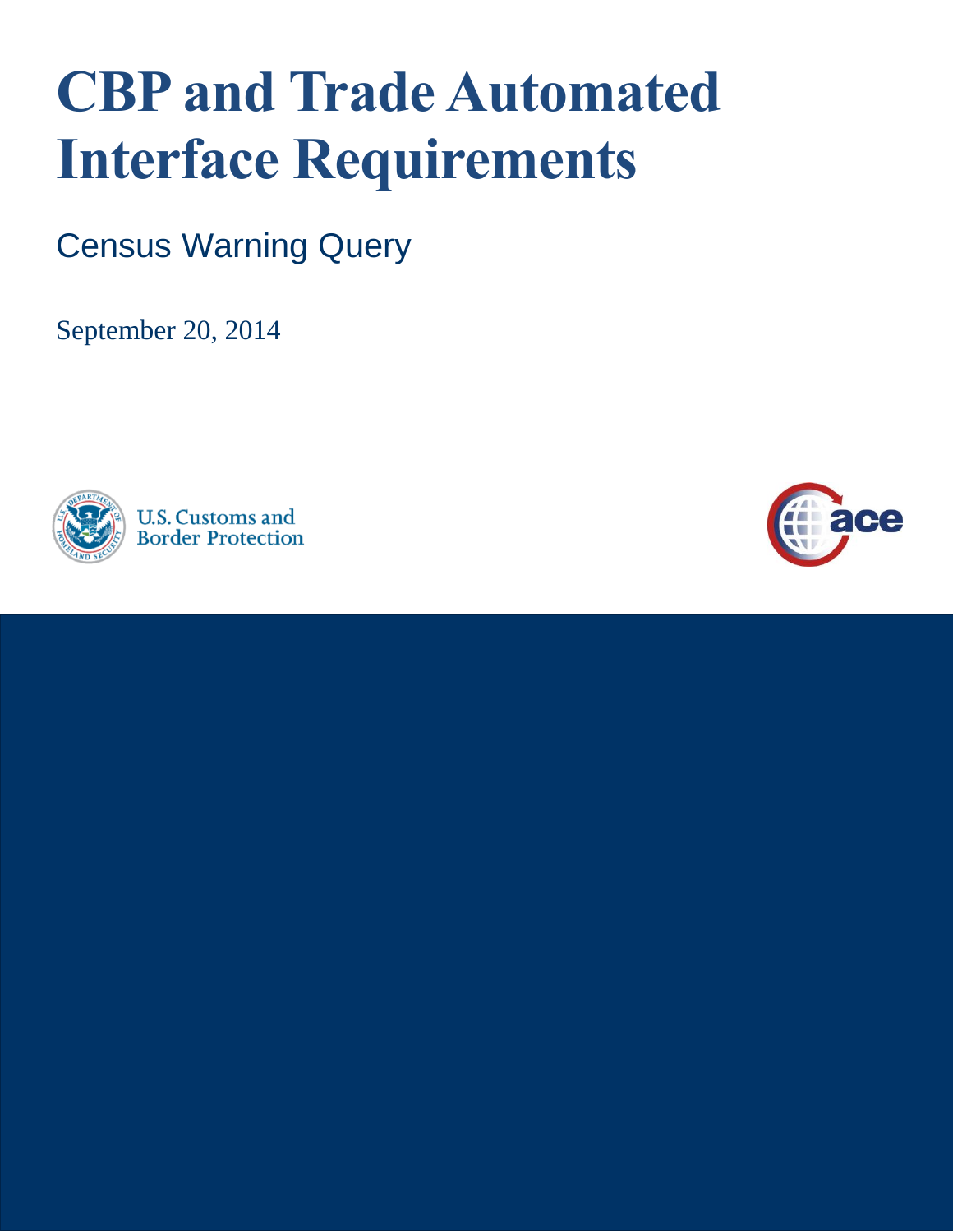



# **Census Warning Query**

*This chapter provides record layouts and processing information for ABI filers to query ACE entry summaries which contain unresolved Census warnings.*

*The reader should be advised that this technical document is considered final. However, the document retains the DRAFT designation in the footer until such time that an official OPA (Office of Public Affairs) publication number has been assigned to the new "ACE ABI CATAIR" publication. For your information, subsequent revisions to this document will be controlled through the official CBP document amendment process.*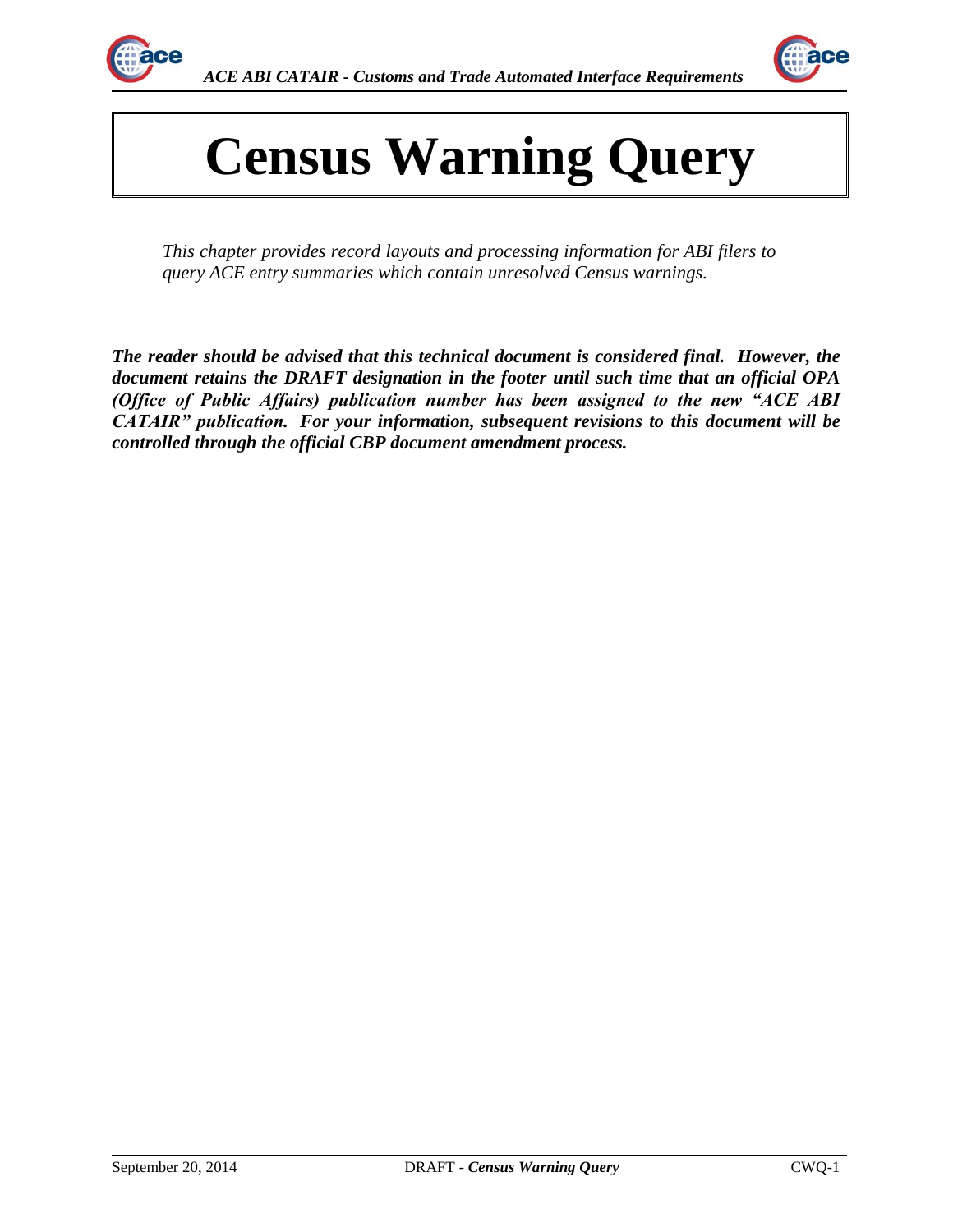



## **Table of Contents**

| This is a mandatory input record that provides the query criteria to access entry summaries<br>containing unresolved Census warnings in the ACE Entry Summary file.                                                                                                                                                                                                                                         |  |
|-------------------------------------------------------------------------------------------------------------------------------------------------------------------------------------------------------------------------------------------------------------------------------------------------------------------------------------------------------------------------------------------------------------|--|
|                                                                                                                                                                                                                                                                                                                                                                                                             |  |
| This is the ACE output record provided in response to Census warning queries. It provides filers<br>with entry summary data pertaining to the entry summaries which meet the query criteria and will<br>contain the unresolved Census warnings in addition to data pertaining to the district/port of entry,<br>entry filer code, entry number, the entry summary line item identifier, and the HTS number. |  |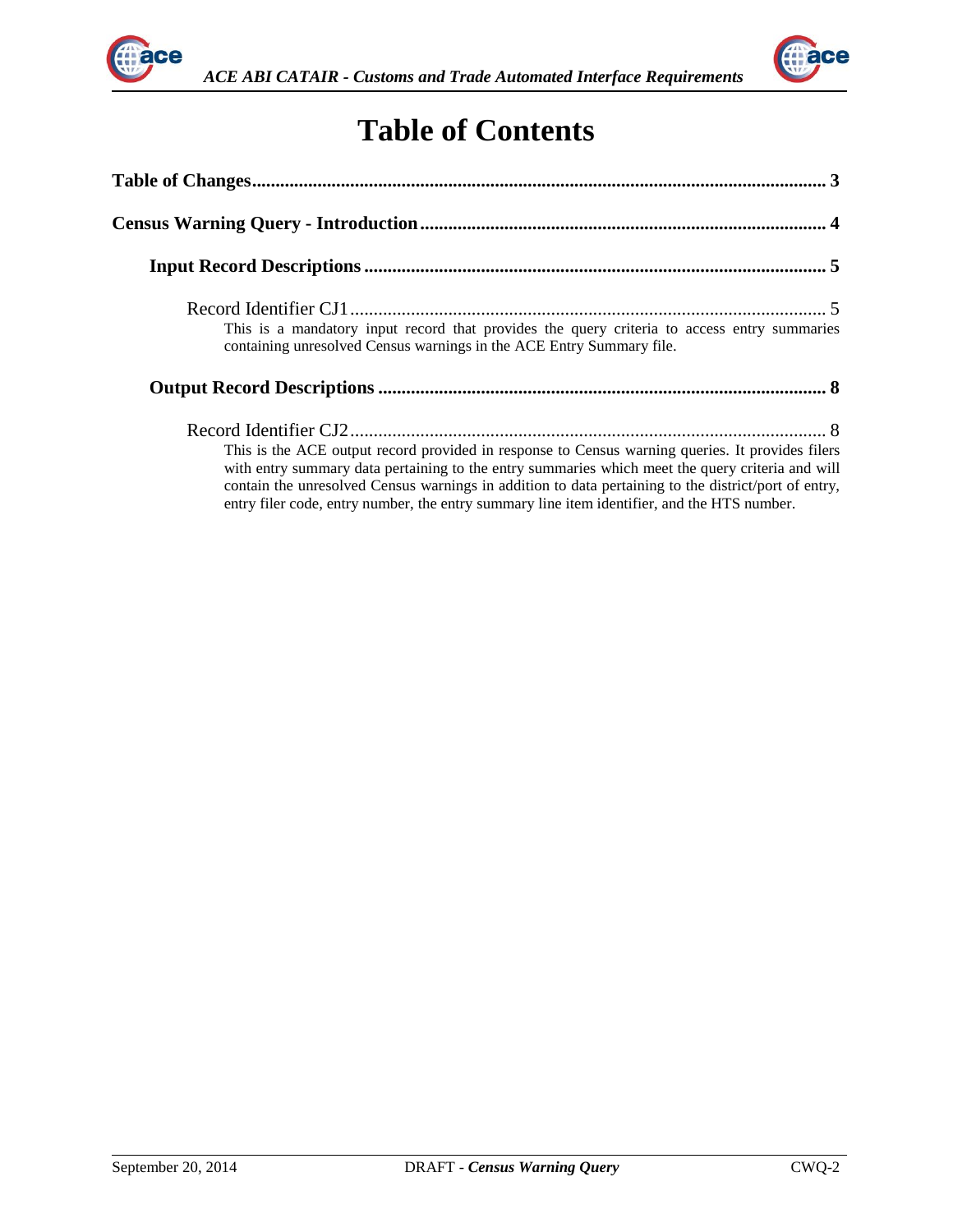

<span id="page-3-0"></span>

## **Table of Changes**

| Revision<br>Number | Date of<br>Change | Section(s) Affected | <b>Brief Description of Change</b>                                                                                |
|--------------------|-------------------|---------------------|-------------------------------------------------------------------------------------------------------------------|
| 3                  | Sept. 20, 2014    | Input CJ1-Record    | Corrected CJ1-Record, Note 2 concerning<br>the length of the time period which may be<br>queried.                 |
| 2                  | Sept. 7, 2014     | Input CJ1-Record    | Added information to the CJ1-Record, Note<br>2, concerning the length of the time period<br>which may be queried. |
|                    | May 19, 2008      | Table of Contents   | Added a new table of contents to the<br>document.                                                                 |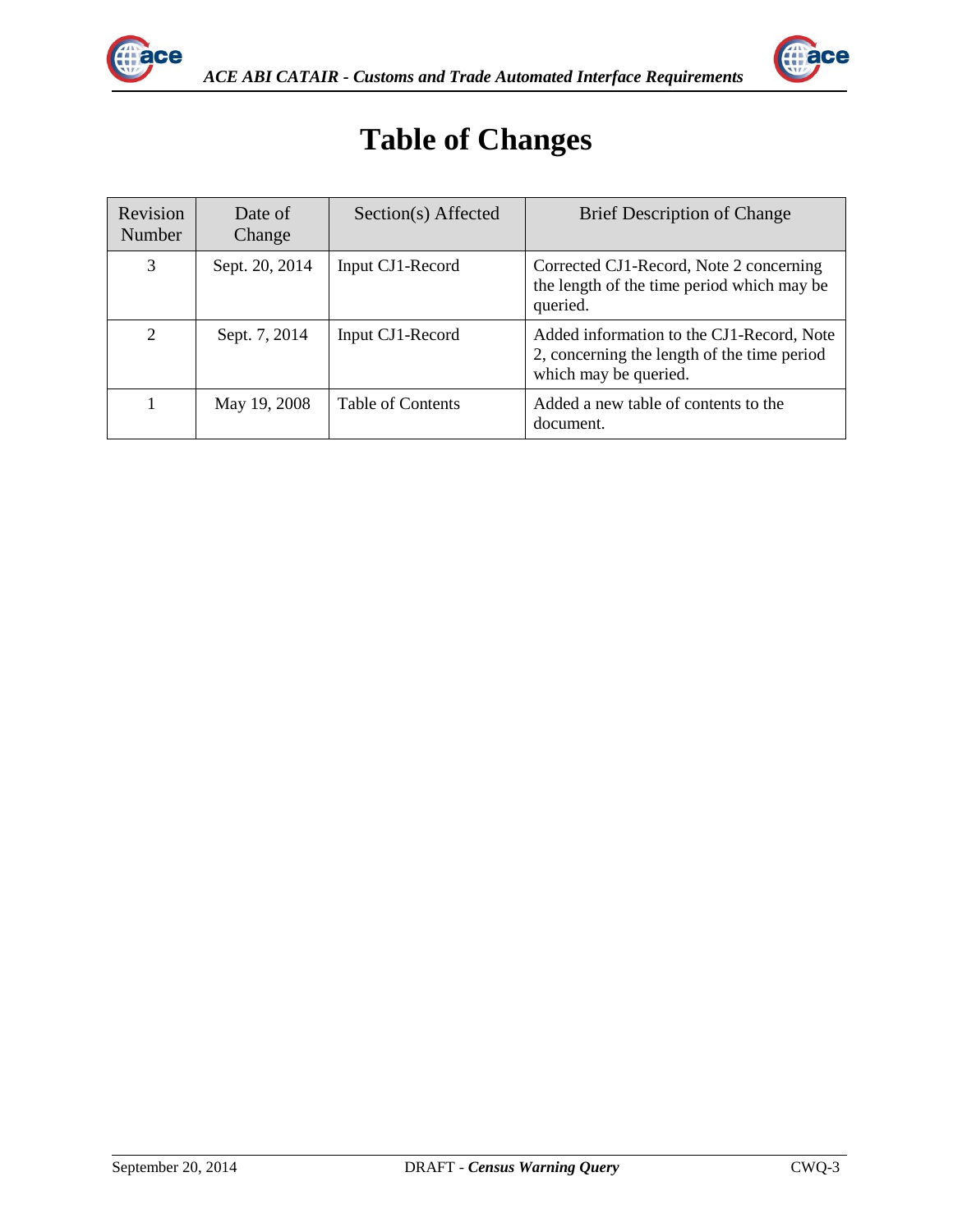

<span id="page-4-0"></span>

## **Census Warning Query - Introduction**

An Automated Commercial Environment (ACE) Automated Broker Interface (ABI) entry summary filer has the capability to query ACE entry summaries containing unresolved Census warnings. Queries may be made based upon the district/port of entry, a specific time period, or upon specific entry summaries. Please note; safeguards exist which prohibit access to entry summary data unless the participant is responsible for filing the entry summary.

*Input:* Record Identifier CJ1 is a mandatory input record that provides the query criteria to access data for ACE entry summaries with unresolved Census warnings.

The application identifier on Record Identifier B is CJ. For additional information on Record Identifier B, refer to the Application Control chapter of the ACE ABI CATAIR.

*Output:* Record Identifier CJ2 is an ACE output record provided in response to Census warning queries and will provide data related to an entry summary with unresolved Census warnings. This record may be repeated to provide data on all entry summaries which meet the query criteria.

The application identifier on Record Identifier B is CL. For additional information on Record Identifier B, refer to the Application Control chapter of the ACE ABI CATAIR.

*Record Layout Key:* A new description of the contents of each column of the record layouts has been developed for ACE. Please refer to ACE ABI CATAIR Appendix Q for a description of this new record layout key.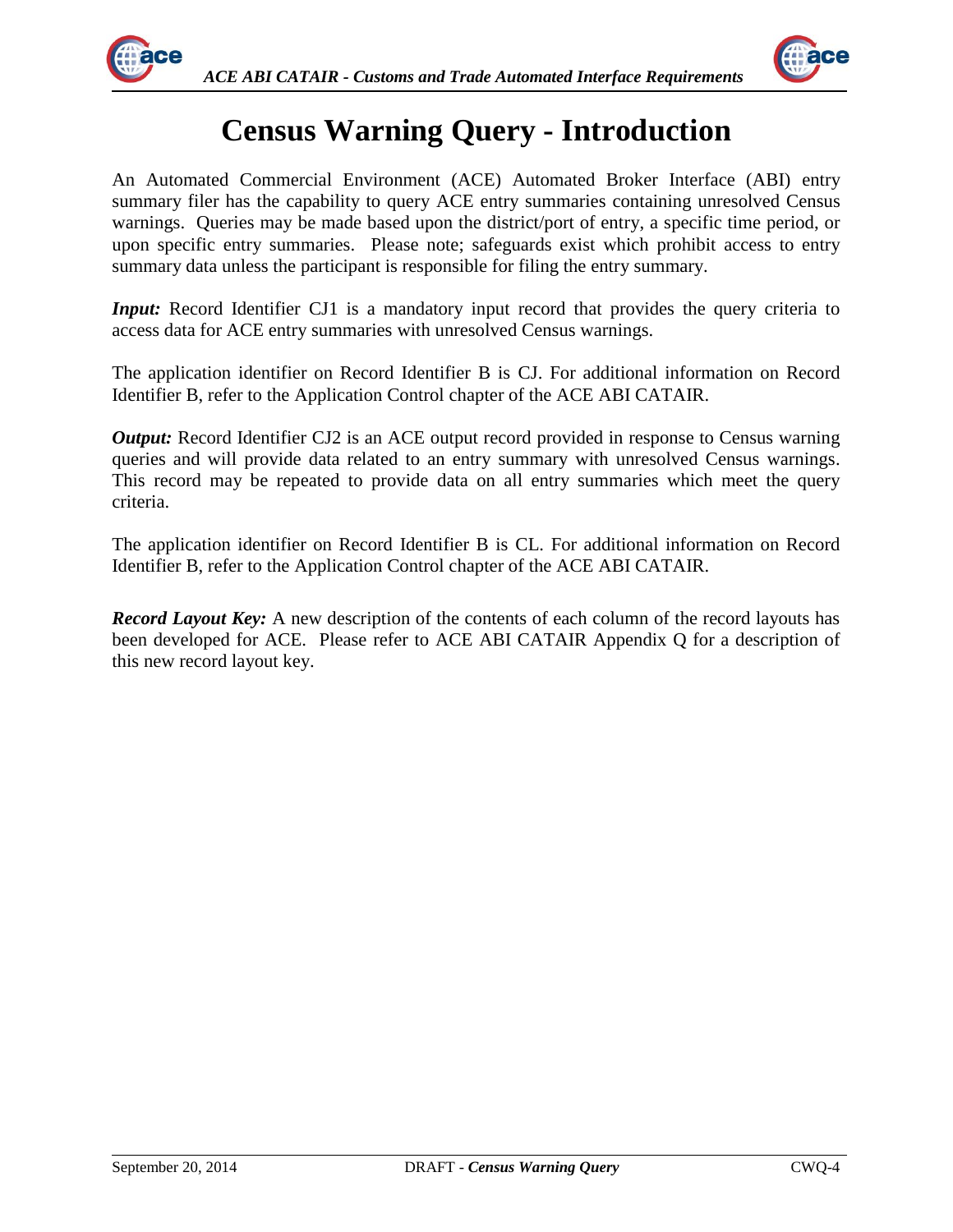

<span id="page-5-0"></span>

## <span id="page-5-1"></span>**Input Record Descriptions**

### **Record Identifier CJ1 (Input)**

This is a mandatory input record that provides the query criteria to access data for entry summaries containing unresolved Census warnings in the ACE Entry Summary file. Queries may be made based upon the district/port of entry, a specific time period, or upon up to five specific entry summaries. If there are fewer than five specific entry summaries being queried, space fill the remaining Entry Number fields. If there are more than five specific entry summaries to be queried or if it is necessary to query upon additional District/Ports, repeat this input record as often as needed.

| <b>Record Identifier CJ1 (Input)</b> |                         |                 |               |                                                                                                                       |                |  |
|--------------------------------------|-------------------------|-----------------|---------------|-----------------------------------------------------------------------------------------------------------------------|----------------|--|
| <b>Data Element</b>                  | Length/<br><b>Class</b> | <b>Position</b> | <b>Desig</b>  | <b>Description</b>                                                                                                    | <b>Note</b>    |  |
| Control Identifier                   | 2AN                     | $1-2$           | $\mathbf M$   | Must always equal CJ.                                                                                                 |                |  |
| Record Type                          | 1AN                     | $3 - 3$         | M             | Must always equal 1.                                                                                                  |                |  |
| District/Port of<br>Entry            | 4AN or<br>4S            | $4 - 7$         | $\mathcal{C}$ | The code for the U.S. port that the<br>merchandise was entered.<br>Space fill if not used.                            | $\mathbf{1}$   |  |
| <b>Requested From</b><br>Date        | 6D or<br>6S             | $8-13$          | $\mathbf C$   | A date in the MMDDYY (month, day,<br>year) format representing the requested<br>from date.<br>Space fill if not used. | $\overline{2}$ |  |
| Requested To Date                    | 6D or<br>6S             | $14-19$         | $\mathsf{C}$  | A date in the MMDDYY (month, day,<br>year) format representing the requested<br>to date.<br>Space fill if not used.   | $\overline{2}$ |  |
| <b>Entry Filer Code</b>              | 3AN                     | $20 - 22$       | M             | Entry Filer's identification code<br>(as<br>assigned by CBP).                                                         |                |  |
| Filler                               | 2S                      | $23 - 24$       | $\mathbf C$   | Space fill. (Reserved filler for possible<br>future expansion of Entry Filer Code<br>and/or Entry Number.)            |                |  |
| Entry Number (1)                     | 8AN<br>or 8S            | $25 - 32$       | $\mathsf{C}$  | Unique identifying number assigned to<br>the Entry by the Filer.<br>Space fill if not used.                           | $\overline{3}$ |  |
| Filler                               | 2S                      | 33-34           | M             | Space fill. (Reserved filler for possible<br>future expansion of the Entry Number.)                                   |                |  |
| Entry Number (2)                     | 8AN<br>or 8S            | 35-42           | $\mathsf{C}$  | An additional Entry Number.<br>Space fill if not used.                                                                |                |  |
| Filler                               | 2S                      | 43-44           | M             | Space fill. (Reserved filler for possible<br>future expansion of the Entry Number.)                                   |                |  |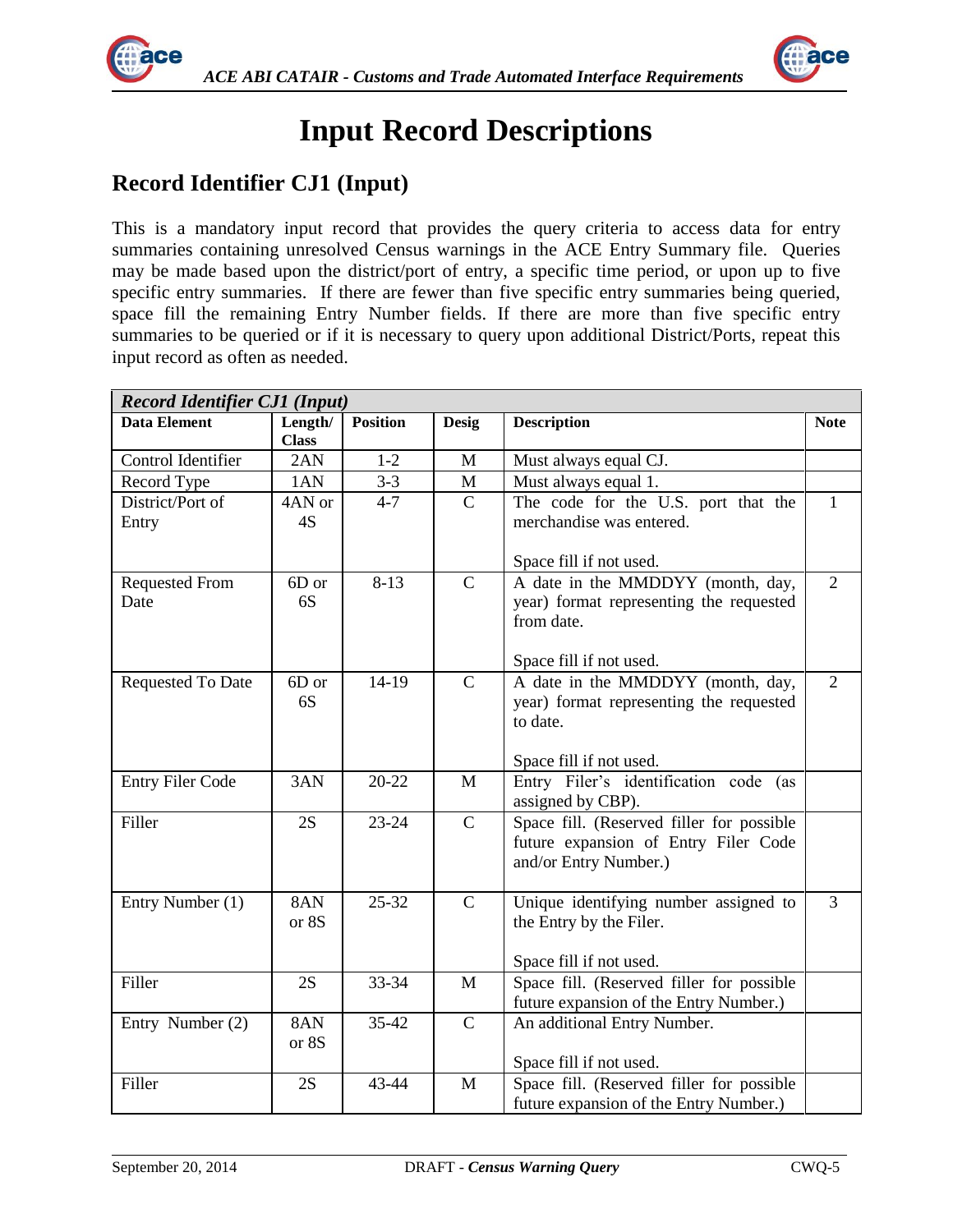



| <b>Record Identifier CJ1 (Input)</b> |              |                 |               |                                           |             |
|--------------------------------------|--------------|-----------------|---------------|-------------------------------------------|-------------|
| Data Element                         | Length/      | <b>Position</b> | <b>Desig</b>  | <b>Description</b>                        | <b>Note</b> |
|                                      | <b>Class</b> |                 |               |                                           |             |
| Entry Number (3)                     | 8AN          | $45 - 52$       | $\mathcal{C}$ | An additional Entry Number.               |             |
|                                      | or 8S        |                 |               |                                           |             |
|                                      |              |                 |               | Space fill if not used.                   |             |
| Filler                               | 2S           | 53-54           | M             | Space fill. (Reserved filler for possible |             |
|                                      |              |                 |               | future expansion of the Entry Number.)    |             |
| Entry Number (4)                     | 8AN          | $55 - 62$       | $\mathcal{C}$ | An additional Entry Number.               |             |
|                                      | or 8S        |                 |               |                                           |             |
|                                      |              |                 |               | Space fill if not used.                   |             |
| Filler                               | 2S           | 63-64           | M             | Space fill. (Reserved filler for possible |             |
|                                      |              |                 |               | future expansion of the Entry Number.)    |             |
| Entry Number (5)                     | 8AN          | 65-72           | $\mathcal{C}$ | An additional Entry Number.               |             |
|                                      | or 8S        |                 |               |                                           |             |
|                                      |              |                 |               | Space fill if not used.                   |             |
| Filler                               | <b>8S</b>    | 73-80           | М             | Space fill.                               |             |

#### **Note 1**

The District/Port of Entry data element is not mandatory, which makes it possible to query all ports assigned to the ACE ABI filer. However, if a District/Port is not provided in the query, the Requested From Date and Requested To Date data elements or at least one Entry Number becomes mandatory.

It is necessary to use additional CJ1 input records if:

- 1. The ACE ABI filer wants to query additional District/Ports.
- 2. There are more than five specific entry summaries to be queried.
- 3. There are additional date ranges for which the filer needs to query.

#### **Note 2**

The Requested From Date and Requested To Date data elements are mandatory unless a District/Port or at least one Entry Number is provided. This allows ACE ABI filers the flexibility to only provide the Entry Number data element(s) without knowing the District/Port or exact time frame the entry summary was accepted in ACE. The date used for this query criterion is based on the date that the entry summary was last accepted (or replaced) in ACE.

If either one of the date fields are submitted, then both date fields must be submitted. The Requested From Date must be prior to the Requested To Date but may be the same if requesting data from one specific date. The date range may not exceed 31 days but may be any 31 day period.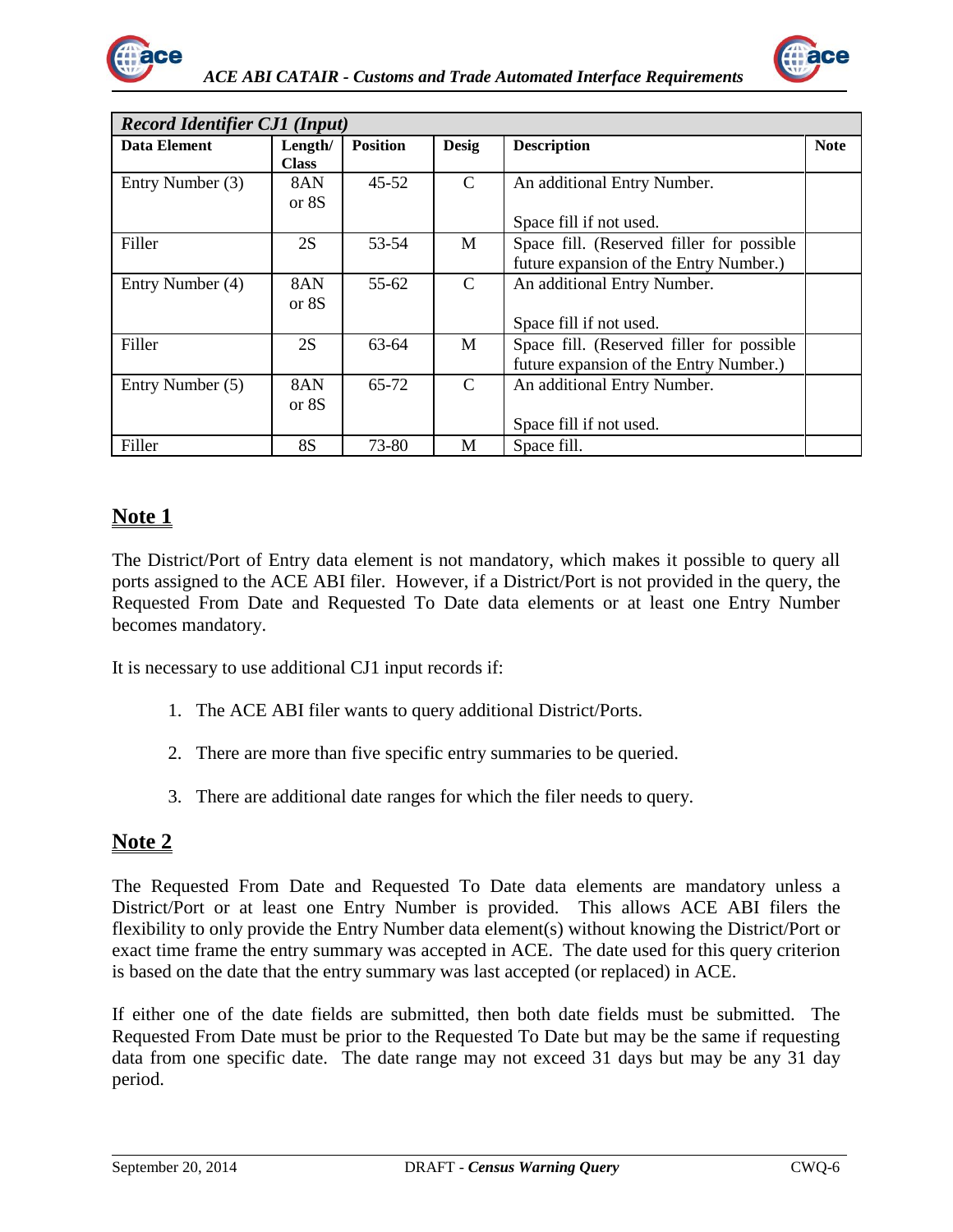



#### **Note 3**

At least one Entry Number is mandatory if the Requested From Date and Requested To Date or the District/Port data elements are not provided in the query.

If at least one Entry Number is provided, the Requested From Date and Requested To Date, if provided, are ignored.

If only one entry number is to be queried, then it must appear in the data field titled Entry Number (1). If two entry numbers are to be queried, then they must appear in the data fields Entry Number (1) and Entry Number (2). This pattern continues for all entry number fields in this record.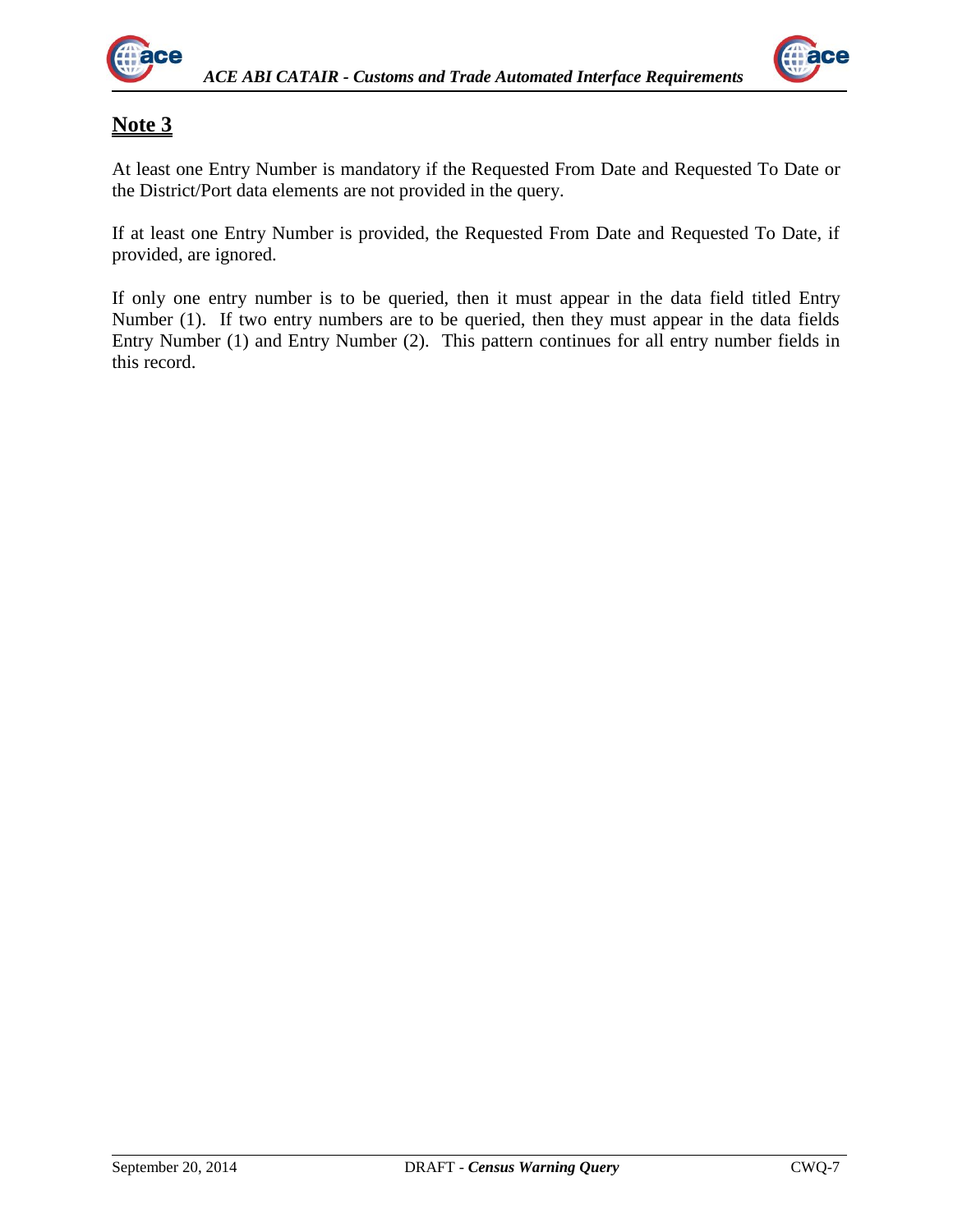

<span id="page-8-0"></span>

## <span id="page-8-1"></span>**Output Record Descriptions**

### **Record Identifier CJ2 (Output)**

This is an ACE entry summary output record that provides data pertaining to ACE entry summaries which meet the query criteria. It will also contain the unresolved Census Warnings.

Entry summary data is provided pertaining to the district/port of entry, entry filer code, entry number, entry summary line item identifier, the HTS number, and the Census warning code. This record, with appropriate condition code and narrative text, is returned if an error condition exists, if no data is on file, or if access is not authorized for the given entry number. If there is more than one entry summary found which meets the query criteria, this record is repeated as often as necessary. In addition, if there is more than one unresolved Census warning on an entry summary which meets the query criteria, this record will be repeated.

| <b>Record Identifier CJ2 (Output)</b>        |                         |                      |               |                                                                                                               |              |  |
|----------------------------------------------|-------------------------|----------------------|---------------|---------------------------------------------------------------------------------------------------------------|--------------|--|
| <b>Data Element</b>                          | Length/<br><b>Class</b> | <b>Position</b>      | <b>Desig</b>  | <b>Description</b>                                                                                            | <b>Note</b>  |  |
| Control Identifier                           | 2AN                     | $1 - 2$              | $\mathbf{M}$  | Always equals CJ.                                                                                             |              |  |
| Record Type                                  | 1AN                     | $3 - 3$              | $\mathbf{M}$  | Always equals 2.                                                                                              |              |  |
| District/Port of                             | 4AN                     | $4 - 7$              | M             | A code representing the district/port of                                                                      |              |  |
| Entry                                        |                         |                      |               | entry.                                                                                                        |              |  |
| <b>ACE</b> Acceptance                        | 6D                      | $8-13$               | M             | The date that the entry summary was last                                                                      |              |  |
| Date                                         |                         |                      |               | accepted in ACE.<br>The format is<br>MMDDYY.                                                                  |              |  |
| <b>Entry Filer Code</b>                      | 3AN                     | $14 - 16$            | M             | Entry Filer's identification code (as<br>assigned by CBP).                                                    |              |  |
| Filler                                       | 2S                      | $17-18$              | M             | Space fill. (Reserved filler for possible<br>future expansion of Entry Filer Code<br>and/or Entry Number.)    |              |  |
| <b>Entry Number</b>                          | 8AN<br>or 8S            | 19-26                | $\mathsf{C}$  | Unique identifying number assigned to<br>the Entry by the Filer.                                              | $\mathbf{1}$ |  |
| Filler                                       | 2S                      | $27 - 28$            | $\mathbf{M}$  | Space fill. Reserved filler for future<br>expansion of the Line Item Identifier<br>when fully ACE compatible. |              |  |
| <b>Entry Summary</b><br>Line Item Identifier | 3X<br>or 3S             | 29-31                | $\mathcal{C}$ | The filer/transmitter's identity of the<br>specific line item within an Entry<br>Summary.                     | $\mathbf{1}$ |  |
| <b>HTS Number</b>                            | <b>10AN</b><br>or 10S   | $32 - 41$            | $\mathbf C$   | The numeric code from the Harmonized<br>Tariff<br>Schedule<br>which<br>describes/<br>classifies the article.  | $\mathbf{1}$ |  |
| <b>Census Warning</b><br>Code                | 3AN<br>or 3S            | $\overline{42} - 44$ | $\mathbf C$   | The code<br>Census<br>representing<br>the<br>Warning.                                                         | $\mathbf{1}$ |  |
| Filler                                       | 2S                      | $45 - 46$            | M             | Space fill.                                                                                                   |              |  |
|                                              |                         |                      |               |                                                                                                               |              |  |